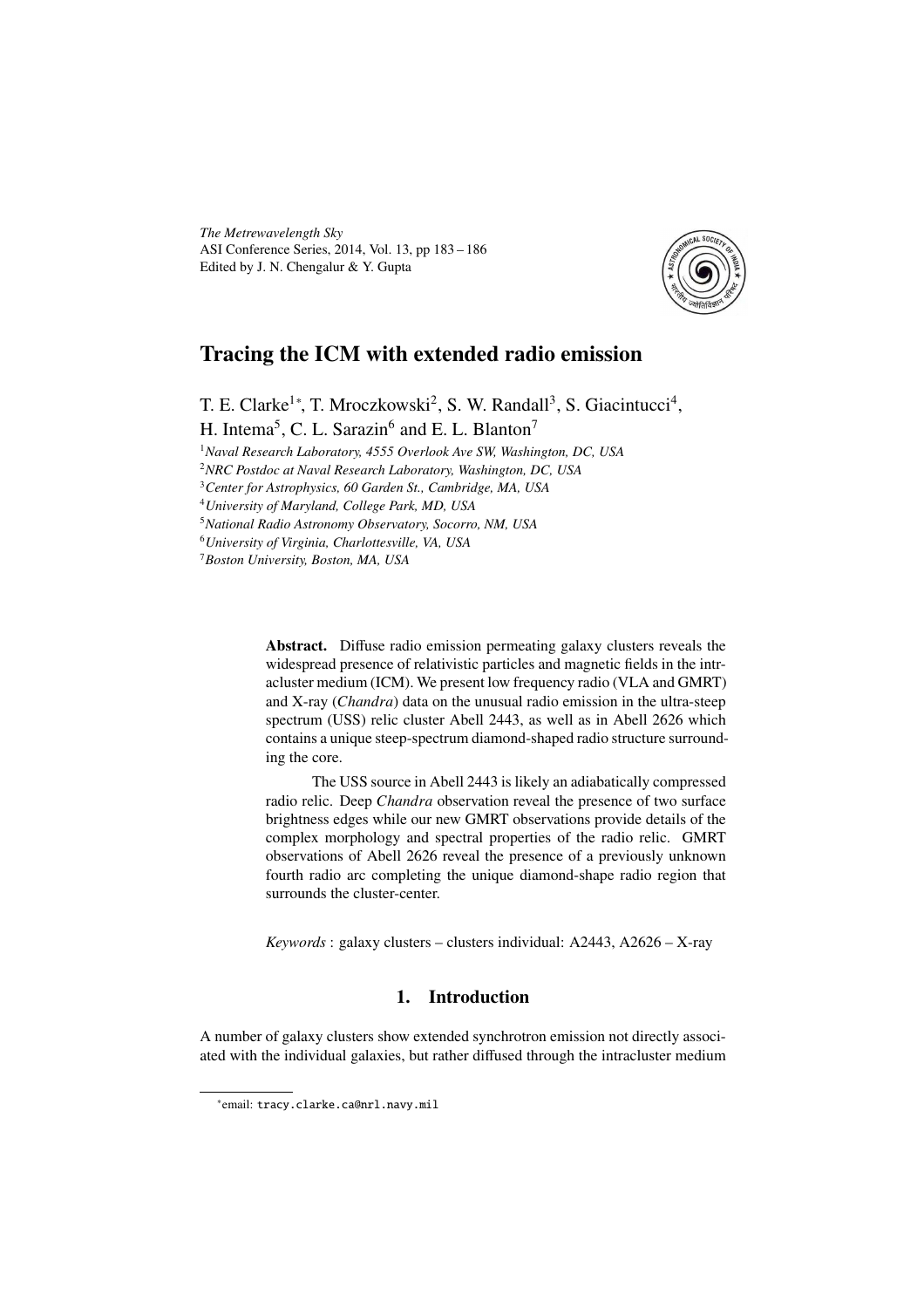184 *T. E. Clarke et al.*

(ICM). These radio sources have low surface brightnesses, large sizes (∼ 1 Mpc) and steep spectra (see review by Ferrari et al. 2008). They are classified broadly as halos and relics. Halos are located at the cluster centers, show a rather regular structure and little or negligible polarization. Relics are at cluster peripheries, are generally elongated and are highly polarized. About 50 clusters have been confirmed to contain halos and or relics, but the origin and evolution of this diffuse emission is not well understood. Their existence *only* in clusters undergoing major mergers indicates that they are somehow related to the merger process through either shocks or turbulence.

A handful of the halos and relics are classified as ultra-steep spectrum sources (USS); those which have radio spectral indices around 1.4 GHz steeper than  $\alpha \sim -2$  $(S<sub>v</sub> \propto v<sup>\alpha</sup>)$ . The detection and characterization (spatial extent/structure and spectral/polarization properties) of new objects of this class is important to help establish correlations between the radio source properties and the parent cluster properties, and to discriminate among the proposed theoretical models of their origins. We present here a brief summary of the observational characteristics of two systems hosting USS radio emission.

# 2. Abell 2443

VLA radio observations of A2443 ( $z = 0.108$ ) at 74, 325 and 1425 MHz revealed the presence of an ultra-steep spectrum radio source as well as several head tail galaxies (Cohen & Clarke 2011). The steep, curved spectrum as well as the spatial coincidence with an apparent X-ray shock led Clarke et al. (2013) to characterize the relic as an adiabatically compressed relic.

New GMRT observations at 235 and 610 MHz reveal additional details of the radio structure detected in VLA low frequency data and allow us to determine the spectral index and its variation between 74 MHz and 1400 MHz. We show in the left panel of Figure 1 the GMRT 240 MHz radio contours of the central 700 kpc region. The two head-tail galaxies to the NW (identified as  $A \& B$  by Cohen  $\&$  Clarke 2011) are clearly visible as well as the compact radio emission associated with the cD galaxy which is the brightest emission seen in the image. The remainder of the emission filling the cluster core is associated with the radio relic. The GMRT data show the relic consists of a number of clumps, a bright ridge, and filamentary loops to the east and west.

We have recently obtained a 100 ks *Chandra* exposure on the system which is shown in the right panel of Figure 1 (Mroczkowski et al., in preparation). We have smoothed the *Chandra* data and overlaid the GMRT 240 MHz contours. The cD galaxy appears at the head of a cone-shaped cool gas clump. Clear X-ray edges are seen in the cluster. The edge to the NE region of the dense core is consistent with a cold-front contact discontinuity while the edge to the SE of the core is consistent with a shock and is co-spatial with the radio relic emission.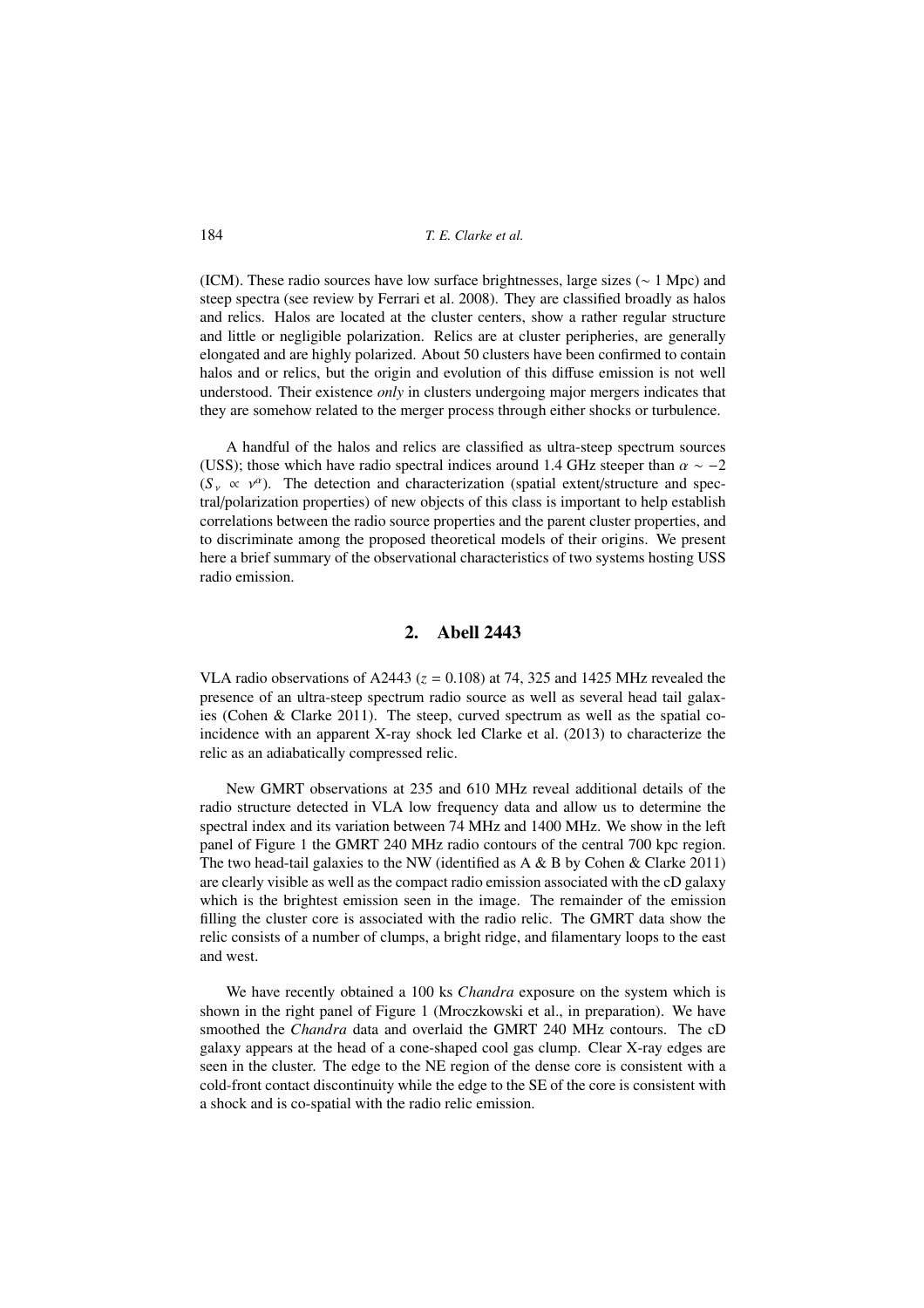#### *Tracing the ICM with extended radio emission* 185



Figure 1. Left: GMRT 240 MHz image of the USS relic in Abell 2443. The rms in the image is 0.75 mJy/bm and the resolution is 23x20 arcsec. Contours start at  $5\sigma$ . Right: Smoothed *Chandra* X-ray surface brightness image of Abell 2443 with GMRT 240 MHz radio contours overlaid.

Preliminary analysis suggests that the dense X-ray emission cone is a merging subcluster with a large component of its motion toward us. The surrounding region shows evidence of hot shocked X-ray gas due to the on-going merger. The radio relic is confined to regions ahead of the merging component and to the west along the edge of the dense gas component. Spectral analysis of the radio emission shows that the western loop of emission may be flatter spectral index  $\alpha_{235MHz}^{147MHz} \sim -1.4$  while the spectral index of the eastern loop is much steeper at  $\alpha_{235MHz}^{147MHz} \sim -2.9$ .

# 3. Abell 2626

A number of cool-core clusters are host to small diffuse radio sources (minihalos) within the cool-core regions (see Giacintucci et al. 2014 for a recent study). These clusters are also generally host to active central radio galaxies whose presence within the faint minihalo makes it difficult to disentangle the emission.

Abell 2626  $(z = 0.0553)$  is a well-known cool-core cluster hosting a very steep spectrum radio source (Slee & Siegman 1983). Initial low resolution observations showed the steep spectrum source had an unusual boxy shape (Markovic 2004). A ´ recent study by Gitti (2013) discussed the minihalo and showed the details of the morphology with clear arcs to the north and south as well as their discovery of a western radio arc.

We show a GMRT 610 MHz image of the central 180 kpc region of Abell 2626 in Figure 2. This image shows the first detection of a fourth radio arc to the east of the cluster core. This arc completes the unique diamond-shaped region that surrounds the dual nucleus cD galaxy. In addition to the four arcs, Figure 2 shows the compact core and extended emission to the SW of the core. The radio core is associated with the SW AGN nucleus identified in the *Chandra* analysis of Wong et al. (2008). While the